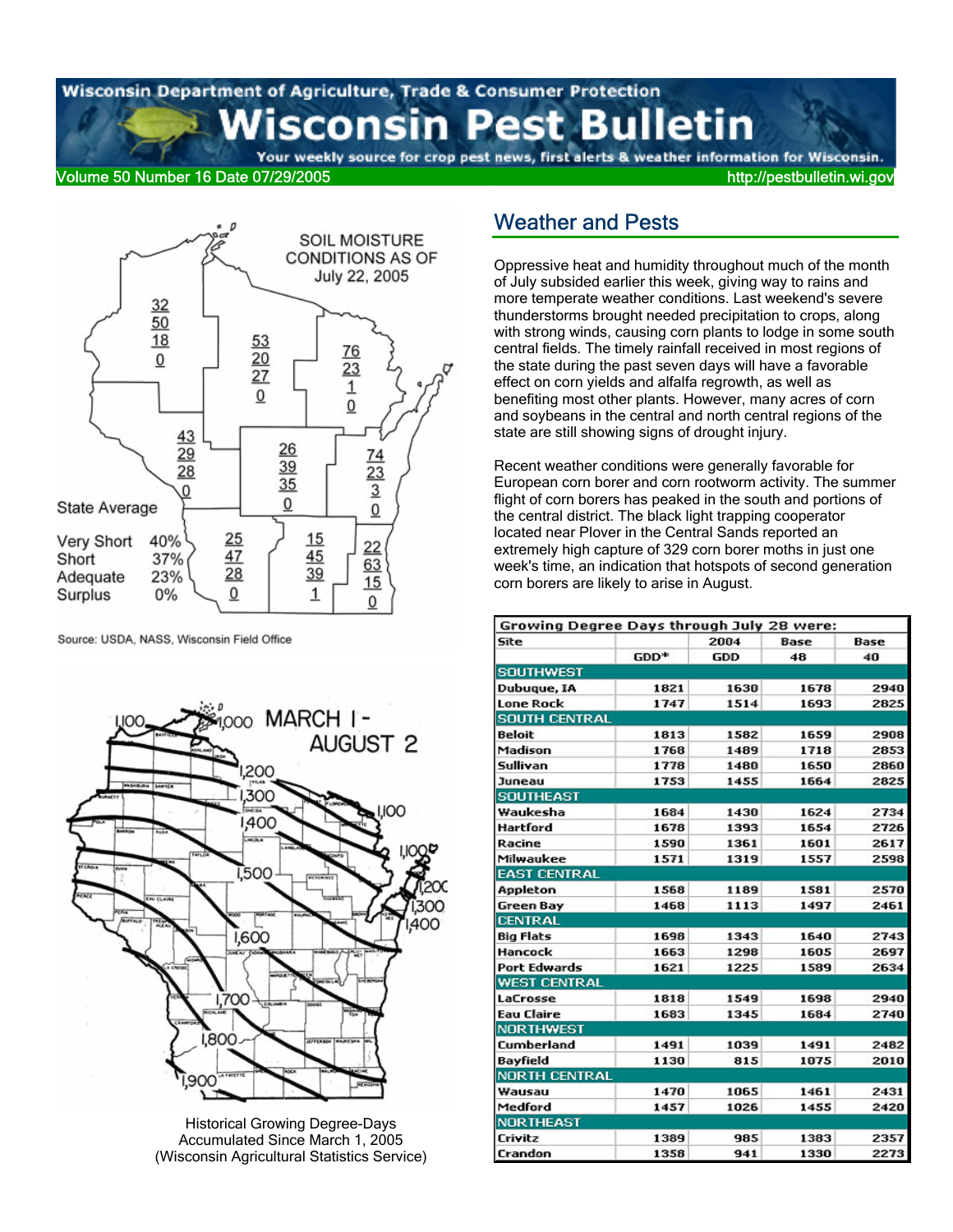#### NO ASIAN SOYBEAN RUST DETECTED IN WISCONSIN -

Initial reports from a private laboratory that suggested Asian soybean rust spores had been detected in Wisconsin are now believed to be inaccurate, that according to officials with the Wisconsin Department of Agriculture, Trade and Consumer Protection.

Subsequent analysis of the samples by the University of Wisconsin Plant Disease Diagnostic Clinic did not substantiate the original findings of the private lab.

"Based on the results of several rigorous tests, we've concluded that it is unlikely that spores of Asian soybean rust were present in Wisconsin," said Craig Grau, University of Wisconsin Extension plant pathologist. "Furthermore, no evidence of the disease has been found in Wisconsin soybean fields at this time," Grau emphasized.

The fungal disease of soybeans is a concern because of the potential for large crop and economic losses for soybean growers.

The University has established 20 sentinel soybean plots throughout southern Wisconsin along with specialized traps to catch air-borne rust spores. The sentinel plots are checked every few days for signs of the fungal disease. Plant disease specialists with the state agriculture department have been and will continue to survey farmer's soybean fields as well. As yet, no spores have been identified in the University traps nor have any infected plants been found in sentinel plots or farm fields.

Growers are reminded that spore detection is just one part of the disease picture.

"It's a long road from spores to disease," said Adrian Barta, DATCP plant disease specialist. "Three things are needed for a disease to become established: a suitable host, a viable pathogen and the proper environment."

Wisconsin has the host in the estimated 1.6 million acres of soybean planted in 2005. The recent weeks of hot, dry weather, however, are unfavorable for soybean rust infection.

"Even if viable spores had reached Wisconsin, the spores would rapidly deteriorate in the sunlight and the hot, dry conditions wouldn't allow the disease to become established," Barta said.

What does the future hold with the rain and cooler temperatures now in our forecast?

"The recent rains and lower air temperatures are providing more favorable conditions for the soybean rust pathogen. However, until there is evidence of active soybean rust in Illinois, I believe the potential for soybean rust is exceedingly low for Wisconsin," Grau said. "If you are planning to apply a fungicide for soybean plant health protection, now would be a good time to proceed. If you intend to apply a product specifically to protect against rust, current data from the University indicates that it is not needed at this time," Grau emphasized.

Should Asian soybean rust become established in Wisconsin, eight fungicides have been approved for use in the state under special pesticide registrations obtained through DATCP and the U.S. Environmental Protection Agency. For more information on these special registrations, go to the department's web site at http://datcp.state.wi.us and search on 'soybean rust.

Soybean rust was first reported in Japan but because it is spread primarily through windborne spores, the disease is now found in Africa, Asia, Australia, Hawaii, and South America. It was first found the continental U.S. in November, 2004.

For more information on soybean rust, visit the Wisconsin Soybean Plant Health web site,

http://www.plantpath.wisc.edu/soyhealth. Monitor the latest movement of rust on the USDA Soybean Rust web site, http://sbrusa.net/. In addition, a toll free voice message is available from the UW Plant Disease Detection Clinic at 1-866-787-8411.

### Looking Ahead

Western bean cutworm - The presence of western bean cutworm was confirmed this week in the easternmost counties of the state, with pheromone trap captures recorded for the first time in Calumet, Kewaunee, Manitowoc, Outagamie and Shawano Cos. Capture of moths at sites extending from Lancaster (Grant Co.) to Cleveland (Manitowoc Co.) support previous speculation of a statewide distribution for this species.

The degree day model available for western bean cutworm suggests that moth emergence is complete as far north as Appleton, and egg laying is underway in corn fields across the state. Western bean cutworm larvae should be detectable in fields in the week ahead. Look for larvae in silks, in cornfields that have tasseled. Crop scouts are strongly urged to learn to distinguish between western bean cutworm larvae and corn earworm larvae. See CORN section for more information on how to differentiate between the two species.

European corn borer - The summer flight of moths has peaked near Beloit, Madison and LaCrosse, where 1733 GDD50 have been surpassed. Peak second flight is likely to transpire near Hancock by the early part of next week. Egg laying is expected to be heavy at this time. Growers of susceptible crops such as sweet corn, green beans and peppers should follow black light trap reports from the nearest reporting location and closely monitor fields for early instar larvae. If warm, humid conditions continue, there is a potential for severe infestations to develop in the next three weeks. Second generation borer damage is likely to be more substantial that that of the first generation.

Corn rootworm - Despite the presence of high numbers of beetles in south central cornfields, surprisingly little silk pruning was noted during this week's surveys. Instead of being concentrated in the silks, a majority of the beetles observed were active and feeding in the tassels. Averages of 5-10 beetles per plant can seriously reduce pollination when the beetles are concentrated on plants during the early silk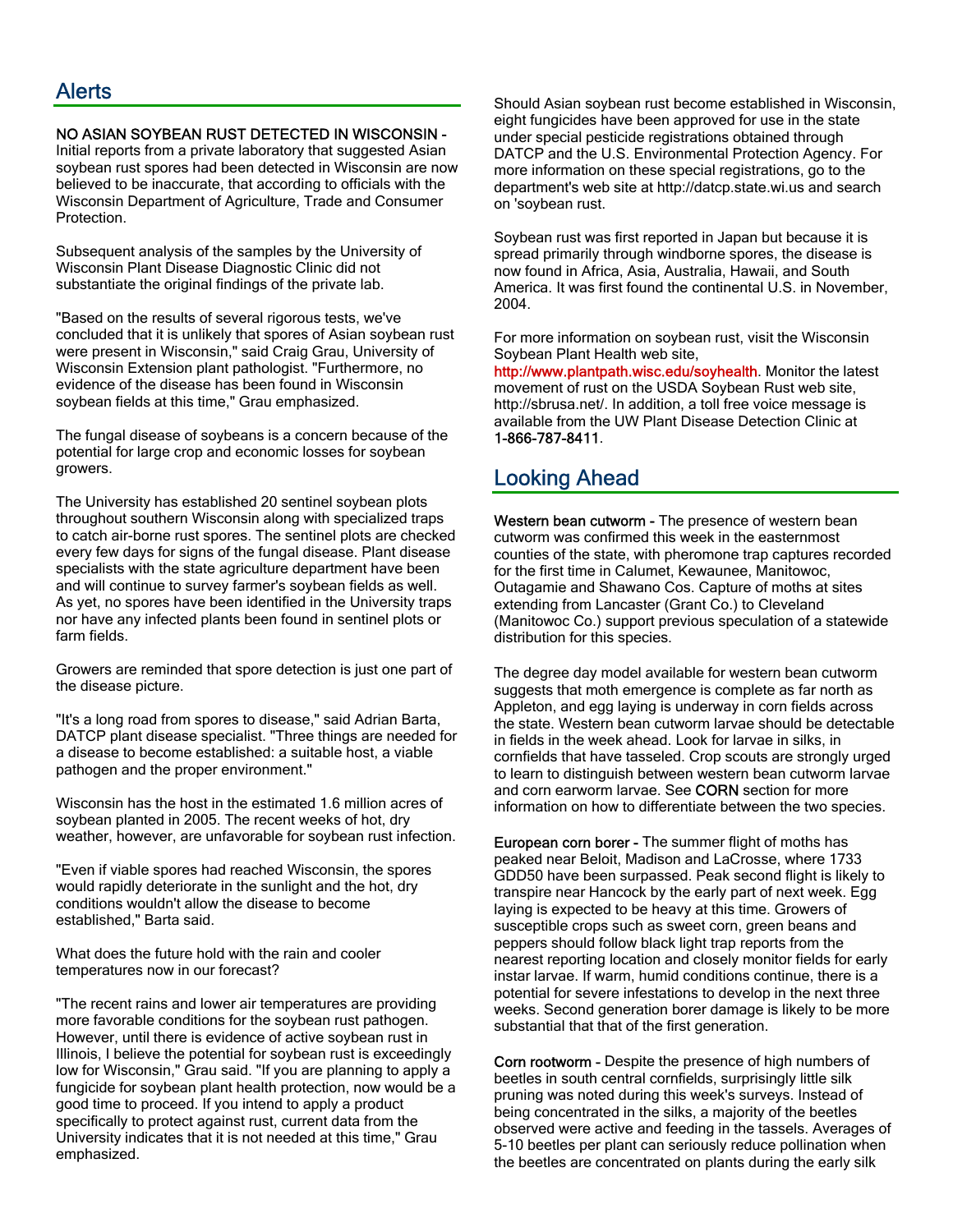stage. After pollination had occurred, such populations are of little consequence. Late fields of corn, particularly sweet corn, will become increasingly attractive to corn rootworm beetles in the coming weeks.



Soybean aphids - Densities are still quite high in untreated fields and the most effective time period for fields to benefit from aphid control is quickly passing. Soybean fields with densities exceeding 250 soybean aphids per plant that have actively building aphid populations may benefit from an insecticide treatment through R5 (beginning seed), but at R6 (full seed) and beyond, there is no advantage gained in terms of yield protection. Spraying at R6 and beyond is not advised. Decisions to control soybean aphid populations should be made in the next week in the south, and within two weeks in the far northern counties. South central fields are rapidly approaching the R4 stage of growth.

Armyworm - Monroe Co. Extension Agent Bill Halfman reported armyworm decimated a 48-acre corn field on the Monroe/Vernon Co. line in the past week. Scattered problem areas were also detected in Rusk Co., signaling scouts should be on the lookout for lingering armyworm infestations in the week ahead. A report of 106 moths at the Janesville black light trapping site this week suggests pockets of could develop in portions of southern Rock Co. as well.

### Corn

European corn borer - Emergence of the summer flight of corn borer moths has peaked near Beloit, Lone Rock, Madison, Sullivan and LaCrosse, where 1733 GDD50 have been reached. First instar larvae can be found in south central, southwest and west central cornfields. The treatment window for second generation corn borer larvae remains open for another 17-19 days in these districts, or until 2100 GDD50 have accumulated.

On average, the impact of second generation corn borer is expected to be light to moderate; however, hotspots are certain to emerge. Surveys of first generation borers in mid-June found localized heavy populations in the central and south central districts, particularly in southern Juneau, Monroe and Dane Cos. (near Stoughton), but no there was

no discernable pattern to the location of hotspots. Remarkably high black light trap captures in the past two weeks near Plover in Portage Co. (329 moths) indicate some heavy infestations of second generation borer can be expected in that area as well. Next week is an ideal time to assess numbers of egg masses and stalks infested with second generation borers now to determine the need for control. Treatments in field corn should be applied at hatch and may be necessitated when 50% of the plants are infested with eggs or small larvae.

Black light trap captures from the period of July 22-28 are as follows: Plover 329; Plainfield 10; Janesville 42; Lancaster 4; West Arlington 54; Stoughton 3; Chippewa Falls 6; Marshfield 0; West Madison 39; Mazomanie 27.

Corn rootworm - Thunderstorms over the weekend brought down corn plants in the Milton area and near Johnstown in Rock Co., indicating the root systems in the affected corn fields were cut back enough by corn rootworm larvae to cause the plants to lodge. A high percentage of lodged plants can interfere with mechanical harvesting due to tangling of plants on machinery, or because the ears on lodged plants may be too near to the ground for machinery to pick up. Lodging due to corn rootworm feeding can be assessed anytime between now and late September. To determine the incidence of lodging check 25 plants in four separate areas of a field (100 plants total). All "goosenecked" or leaning plants should be pulled from the ground and examined to see if the lodging was due to root damage. Record the number of plants lodged as a result of larval feeding at each site, and then multiply by four to determine the percent lodged. Average the percentages of lodging at each of the four sites within a field.



Western Corn rootworm silk feeding University of Illinois C-U

Western bean cutworm - The western bean cutworm trapping network radar has picked up strong signals of flight activity throughout southern Wisconsin where moths were captured in black light and milk carton pheromone trap at numerous sites between July 22 and 28. In addition, moth captures were recorded for the first time in six eastern Wisconsin counties (see next page). The highest catch of 19 moths this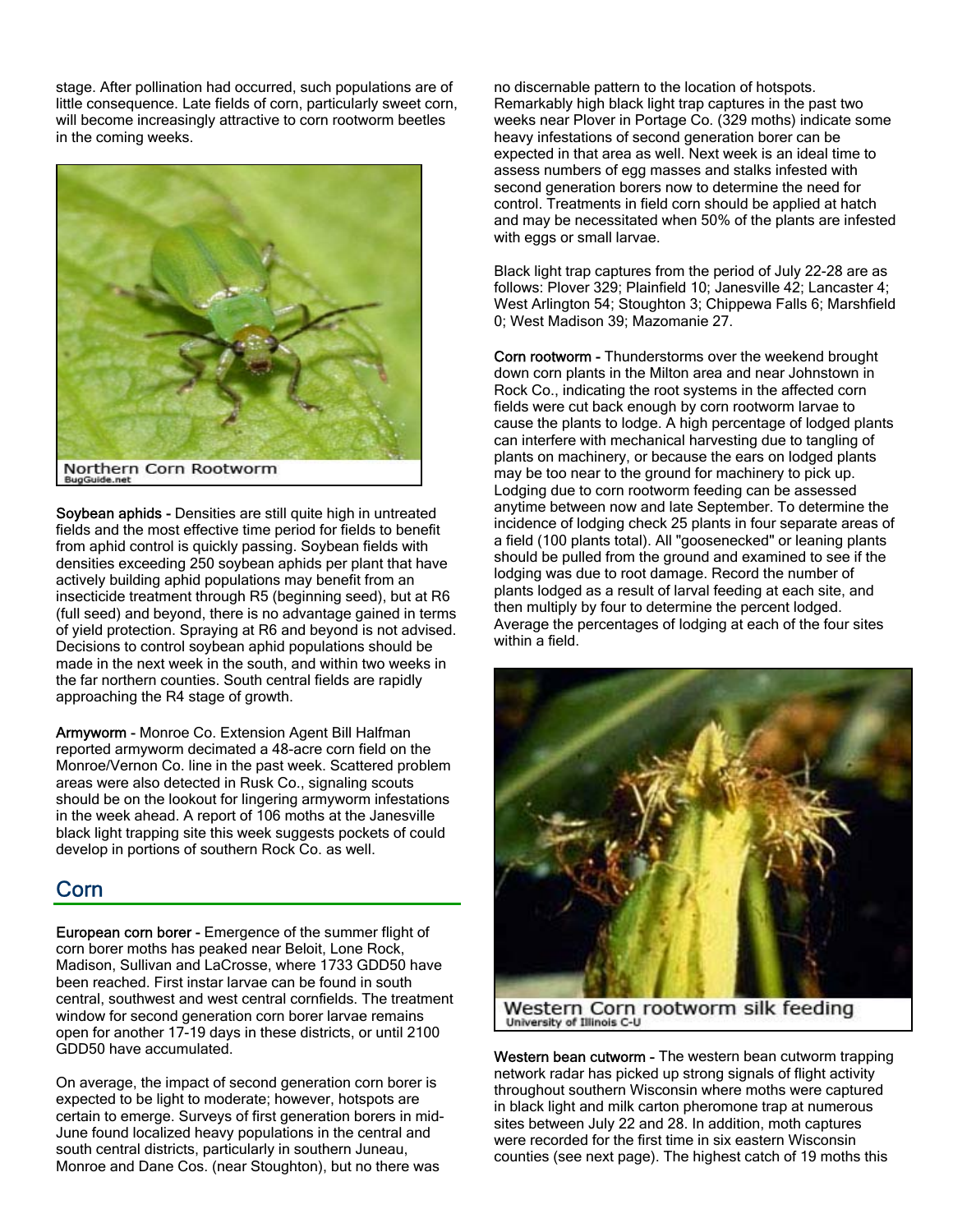week was documented near Cleveland in Manitowoc Co. Recent captures in both pheromone and black light traps indicate egg laying is occurring in cornfields across the southern half of the state. Larvae should be detectable in corn silks in the week ahead.

Given the newness of this pest and its strong potential to reduce yield, crop scout are urged to be on high alert when scouting fields in August and September. Western bean cutworm egg masses are flat, asymmetrically-shaped, and typically contain 15-50 eggs. The eggs are typically laid in the upper third of corn plants, on the upper surfaces of corn leaves. Newly-hatched larvae move two the developing tassel within the flag leaf in fields where corn has not yet tasseled. In the corn that has tasseled, the larvae move to the silks to feed. Once ears are available, the larvae move into the ear to feed on developing kernels. The larvae are apparently highly mobile and may move from plant to plant, infesting stalks within a 6 to 10 foot radius.

Larvae found feeding in the tips of corn ears in August and September could be either corn earworm or western bean cutworm. It is essential for crop scouts to be able to differentiate between these species. Young western bean cutworm larvae are dark brown with light diamond-shaped markings on their dorsal side. Larvae lighten in color with maturity, and are gray to pinkish-brown when full grown. Mature larvae grow to 1½ inches in length and have three short dark stripes running lengthwise on the first segment behind the head (see image below). These stripes may be used to separate western bean cutworm larvae from corn earworm larvae. Another obvious difference between larvae of the corn earworm and western bean cutworm is that western bean cutworm larvae are not cannibalistic, and it is possible to find several larvae infesting a single ear. Therefore, if more than one caterpillar is present in an ear, odds are they could be the western bean cutworm.



Western Bean Cutworm Iowa State University



Table 1. Western bean cutworm pheromone trap catches from July 22-29, 2005.

| County       | Location         | No. of WBCW<br>moths |
|--------------|------------------|----------------------|
| Winnebago    | Oshkosh          | ი                    |
| <b>Brown</b> | Henrysville      | ი                    |
| Calumet      | <b>Brillion</b>  |                      |
| Dane         | McFarland        | 5                    |
| Fond du Lac  | <b>St. Cloud</b> | ი                    |
| Kewaunee     | Kewaunee         | 6                    |
| Manitowoc    | Two Creeks       | 4                    |
| Manitowoc    | Cleveland        | 19                   |
| Outagamie    | Freedom          |                      |
| Shawano      | N Polaski        | 3                    |
| Sheboygan    | Sheboygan        |                      |

Corn earworm - Pheromone trapping cooperators from Rock to Chippewa Co. reported another week of minimal corn earworm activity. Counts for the 7/21-7/28 reporting period were as follows:

- $\bullet$  Sturtevant: 4
- **Lancaster: 4**
- $\bullet$  Mazomanie: 0
- $\bullet$  Stoughton: 0
- $\bullet$  Janesville: 0
- $\bullet$  East Troy: 0
- Coon Valley: 0
- Chippewa Falls: 2

Corn leaf aphid - Surveyors and growers alike noted that a more uniform infestation than normal is present in most areas of the state, and very heavy populations on individual plants are common. The severity of infestations seems to have lessened with the recent rains, but in parts of the state where drought conditions persist, aphid production shows no signs of slowing. Infestations were commonly found on 60% of the plants in the Dane, Jefferson and Waukesha Co. fields sampled this week, and colonies generally contained in excess of 150 aphids per plant.

Armyworm - We may not have seen the last of the armyworm. Problems were reported from several northern counties this week, including Rusk and Monroe Cos. where isolated heavy infestations have developed. High numbers of moths were also reported at the Janesville black light trapping site. Although most of the armyworm population is nearly mature and should pupate shortly, reported lingering problems in some northern counties suggest scouting efforts should continue for another week.

### **Soybeans**

Soybean aphid - Pest survey specialists covered a considerable amount of territory this week, sampling fields from Brown to Barron Co. Soybean aphid densities were estimated in 56 soybean fields surveyed in a total of 19 counties. Again this week densities varied widely from field to field. A total of 59% of the fields surveyed averaged fewer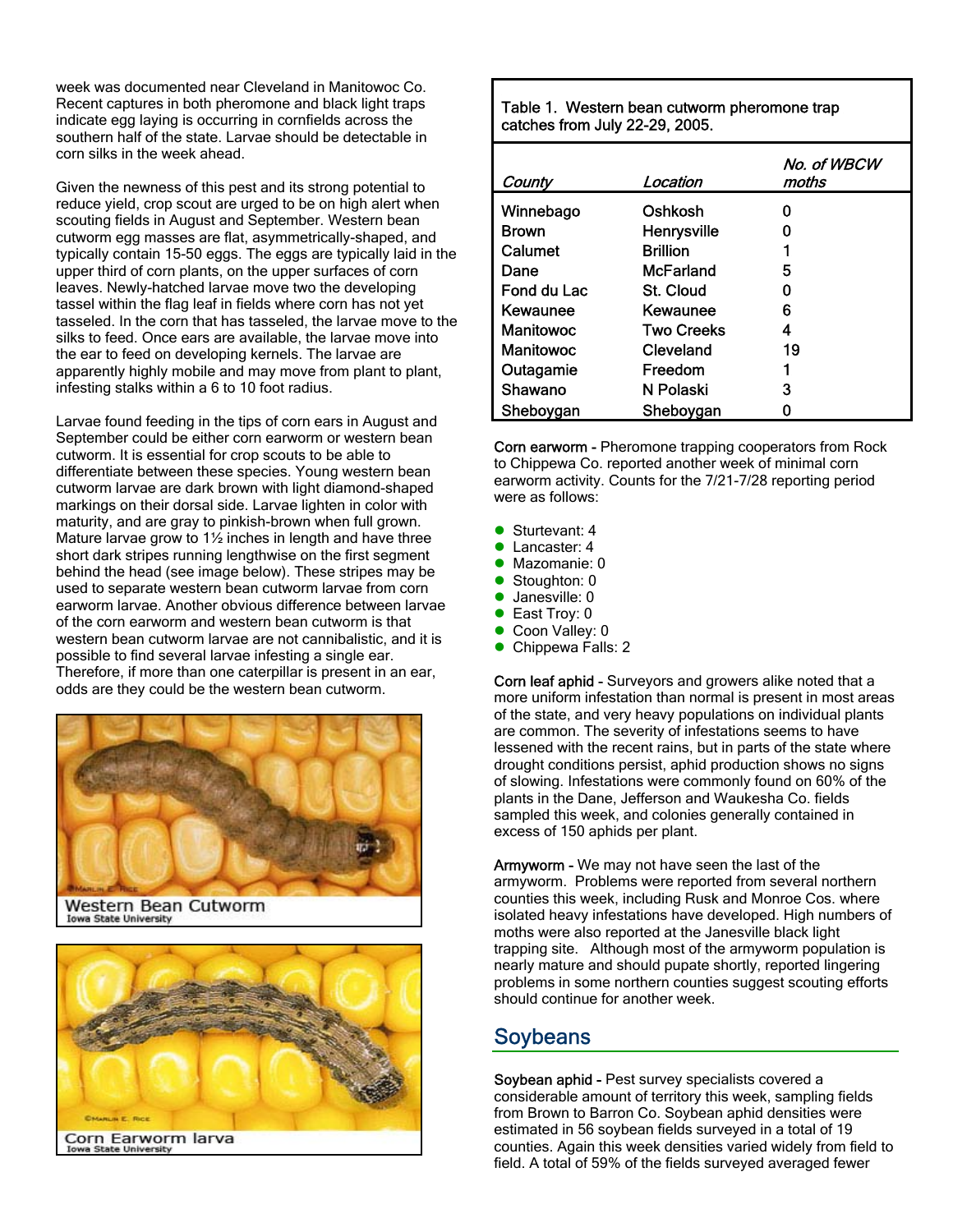than 100 aphids per plant, 18% averaged fewer than 250 aphids per plant, 14% averaged 250-700 aphids per plant, and 9% of the fields surveyed this week had average densities exceeding 1000 aphids per plant. The most heavily infested fields were found in Chippewa, Dunn, Polk, Washburn and Winnebago Cos.

In the southern districts, the finding of numerous very lightly infested fields this week (<50 aphids per plant) indicated many growers opted to treat fields to reduce aphid populations. Most of the southern Wisconsin fields were sprayed in the last week or two. The timing of these treatments was right on. Spraying at or just prior to R4 (full pod) catches aphids at peak densities before damage occurs, and reduces aphid levels to a point where it is unlikely for them to rebound later in the season. Soybean aphid densities may continue to build slowly for a few more weeks, but as soybean plants pass R5 (beginning seed) and approach the R6 (full seed) stage of growth, there is no proven advantage to spraying to control aphids and protect yields. Spraying at R6 and beyond is strongly discouraged.

| Wisconsin counties surveyed from July 25-28, 2005. |                                       |                                            |                                           |  |  |  |  |  |
|----------------------------------------------------|---------------------------------------|--------------------------------------------|-------------------------------------------|--|--|--|--|--|
| County                                             | Average no.<br>of aphids per<br>plant | Ave no. of<br>aphids per<br>infested plant | % of 20 plants<br>infested with<br>aphids |  |  |  |  |  |
| Barron                                             | 487                                   | 100                                        | 487                                       |  |  |  |  |  |
| Barron                                             | 19                                    | 100                                        | 22                                        |  |  |  |  |  |
| Burnett                                            | 136                                   | 100                                        | 136                                       |  |  |  |  |  |
| Chippewa                                           | 7                                     | 80                                         | 9                                         |  |  |  |  |  |
| Chippewa                                           | 77                                    | 100                                        | 77                                        |  |  |  |  |  |
| Chippewa                                           | 1220                                  | 100                                        | 1220                                      |  |  |  |  |  |
| Chippewa                                           | 238                                   | 100                                        | 238                                       |  |  |  |  |  |
| Chippewa                                           | 97                                    | 100                                        | 97                                        |  |  |  |  |  |
| Clark                                              | 199                                   | 100                                        | 199                                       |  |  |  |  |  |
| Clark                                              | 13                                    | 90                                         | 15                                        |  |  |  |  |  |
| Clark                                              | 70                                    | 100                                        | 70                                        |  |  |  |  |  |
| Dunn                                               | 166                                   | 75                                         | 163                                       |  |  |  |  |  |
| Dunn                                               | 87                                    | 90                                         | 120                                       |  |  |  |  |  |
| Dunn                                               | 1080                                  | 100                                        | 267                                       |  |  |  |  |  |
| Dunn                                               | 11                                    | 50                                         | 291                                       |  |  |  |  |  |
| Dunn                                               | 75                                    | 100                                        | 79                                        |  |  |  |  |  |
| <b>Eau Claire</b>                                  | 28                                    | 90                                         | 237                                       |  |  |  |  |  |
| <b>Eau Claire</b>                                  | 469                                   | 100                                        | 221                                       |  |  |  |  |  |
| <b>Eau Claire</b>                                  | 34                                    | 100                                        | 97                                        |  |  |  |  |  |
| <b>Eau Claire</b>                                  | 36                                    | 100                                        | 1080                                      |  |  |  |  |  |
| Pepin                                              | 681                                   | 100                                        | 681                                       |  |  |  |  |  |
| Pepin                                              | 17                                    | 100                                        | 17                                        |  |  |  |  |  |
| Pierce                                             | 484                                   | 100                                        | 484                                       |  |  |  |  |  |
| Pierce                                             | 16                                    | 95                                         | 17                                        |  |  |  |  |  |
| Pierce                                             | 359                                   | 100                                        | 359                                       |  |  |  |  |  |
| Polk                                               | 21                                    | 100                                        | 21                                        |  |  |  |  |  |
| Polk                                               | 1050                                  | 100                                        | 1050                                      |  |  |  |  |  |
| Rusk                                               | 10                                    | 60                                         | 17                                        |  |  |  |  |  |
| <b>St Croix</b>                                    | 475                                   | 100                                        | 475                                       |  |  |  |  |  |
| <b>St Croix</b>                                    | 247                                   | 95                                         | 260                                       |  |  |  |  |  |
| <b>St Croix</b>                                    | 51                                    | 100                                        | 51                                        |  |  |  |  |  |
| <b>St Croix</b>                                    | 10                                    | 75                                         | 13                                        |  |  |  |  |  |
| Washburn                                           | 1019                                  | 100                                        | 1019                                      |  |  |  |  |  |

Two-spotted spider mite - Jefferson Co. Extension agent Tim Bender reported threshold levels of spider mites in soybean fields near Farmington township northeast of Johnson Creek. Tim also received calls from two Jefferson Co. growers who found spider mites in high numbers in their fields. In addition, he commented that a soybean rust sentinel plot sprayed just over two weeks ago with Lorsban for soybean aphid control is scheduled for second spraying, this time for spider mite control. Two-spotted spider mite problems are not limited to southern Wisconsin. Heavy infestations are also occurring in the central sands soybean and snap bean fields, particularly in the non-irrigated fields. Resume spider mite scouting efforts in the week ahead.



Bean leaf beetle - High numbers of beetles and moderate amounts of defoliation were noted in Dunn, Pierce and St. Croix Co. soybean fields where sweep net counts ranged from 10-42 beetles per 50 sweeps. Beetles were collected as far north as Polk Co. in the past week. Past surveys have seldom found high levels of bean leaf beetles in northwestern Wisconsin counties. These recent sightings are noteworthy, indicating that northern soybeans are susceptible to first generation bean leaf beetle defoliation, pod feeding and clipping.



Bean Leaf Beetle pod feeding injury University of Illinois C-U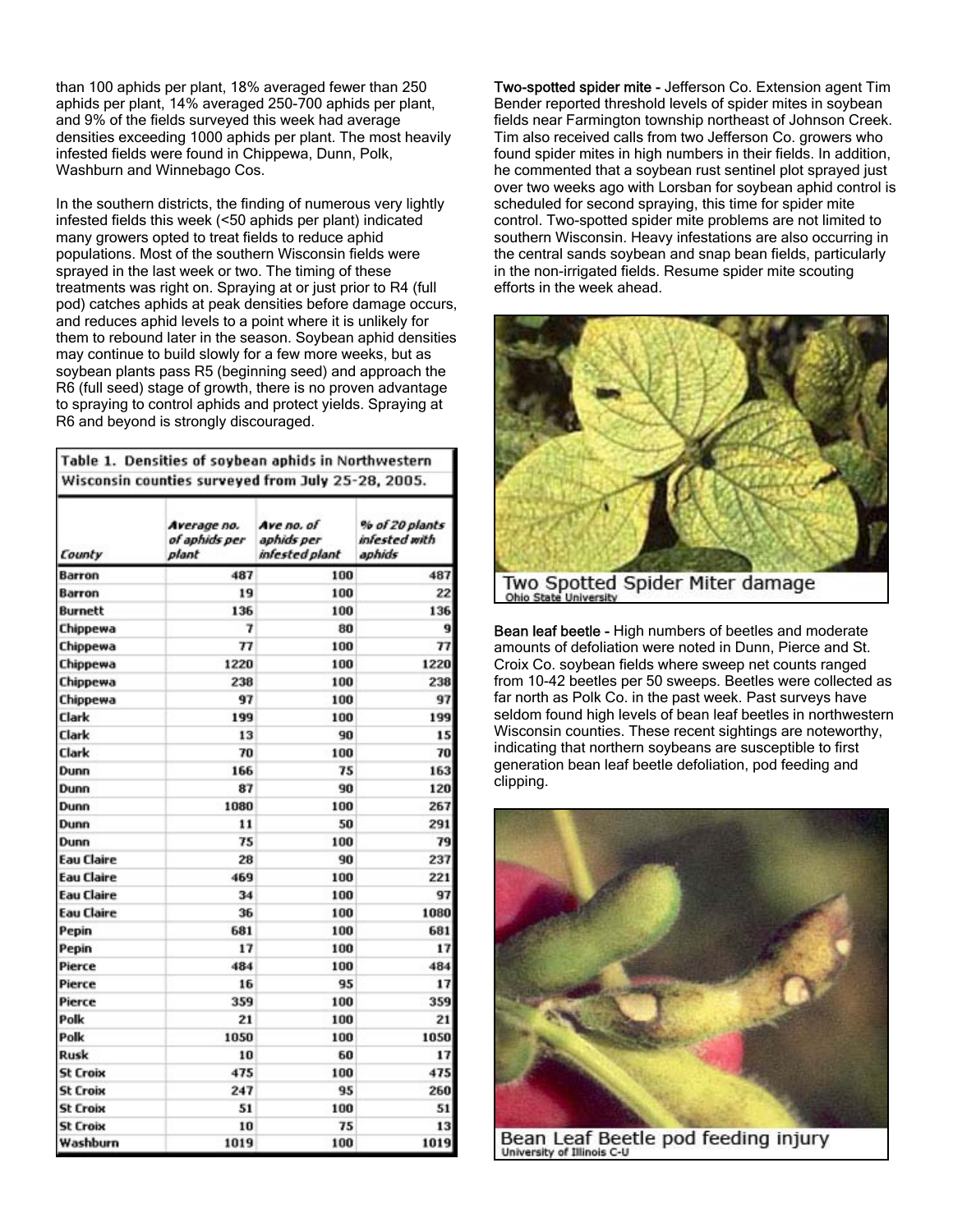### Vegetables

Cabbage pests - Cabbage looper (CL), diamondback (DB), and imported cabbageworm (ICW) were at or above threshold levels in all fields surveyed this week. At a Rock Co. site, at least 20% of the cole crop plants in the cupping to early heading stage had either late-instar CL larvae, earlyinstar ICW larvae, or ICW eggs. At a Kenosha Co. cabbage planting, 80% of plants observed had either CL mid-instar larvae, DB late-instar larvae, DB pupae, or ICW early or lateinstar larvae. Imported cabbageworm butterflies were active at all locations. The cooperator at the Waushara Co. site reported seeing late instar larvae in the past two weeks, and a catch of 30 moths on Tuesday night, indicating that the second flight of moths has begun there. These moths will mate and lay eggs which will begin to hatch in 3-6 days, and give rise to the second generation of larvae.

Based on the large number of moths caught in a few pheromone traps during the first two weeks of July, it can be assumed that the late-instar larvae found this week were the bulk of first generation of cabbage looper larvae. Typically it is the second generation of larvae that is the most damaging.

#### Cabbage Looper Trapping Results 7/22-7/28:

- Columbia Co: 3
- Dane Co: 0
- z Vernon Co: 3 (7/14-7/21)
- Waushara Co: average 10.5 (range 1-35 moths)

Western corn rootworm on squash - Aggregations of up to 15 beetles per flower were observed feeding on the flowers of squash plants at a Rock Co. vegetable farm. It is not uncommon for corn rootworm beetles to move into cucurbits after surrounding corn has matured. According to the Cornell University Vegetable MD Online, corn rootworms vector Fusarium wilt in corn, but their role in transmitting this disease or predisposing cucurbits to disease has not been investigated. And even more good news, larvae of northern and western rootworms do not feed on cucurbit roots, limiting rootworm damage to aboveground plant structures.

### **Fruit**

Apple maggot - Fly activity continues as indicated by trapping results at several cooperating sites. Crawford, Dane, Oneida and Racine, Richland and Sauk Co. reporters documented captures of 1-4 AM flies on baited and unbaited red ball traps in the past week. Additional captures of 0.5 and 4 AM flies occurred on yellow sticky board traps at orchards near Hill Point, Malone and Gay Mills.

Codling moth - The second flight of moths has peaked where 1577 GDD have been reached. Trap counts ranged from 0- 25 moths this week, with above-threshold captures reported at Campbellsport, Gays Mills, Rochester, Raymond, Plymouth, Oneida and West Madison. The action threshold for codling moth is a capture of five or more moths in a week's time.

Spotted tentiform leafminer - Recent trap captures indicate the third flight of spotted tentiform leafminer moths has been



in progress for just over two weeks in the southern districts, and is just beginning the central and northern regions. Both the sap-feeding and tissue-feeding stages of larvae are presently visible in southern orchards. Now is a good time to scout for leaf mines on the lower and upper leaf surfaces and to check for parasitism. Expect pheromone trap catches to document the peak of the third flight of moths at 2300 GDD50, not for another 28 days at advanced southern sites.

Botryosphaeria canker of apple - This season Orchard IPM Specialist John Aue has observed fruit rot symptoms not previously seen in Wisconsin apple orchards. Botryosphaeria canker and fruit rot (white rot) is caused by the fungus Botryosphaeria dothidea. The fungus overwinters as black pycnidia and perithecia on living and dead cankered limbs and in rotted fruits. The fungus is also commonly found on fire-blighted twigs or cankers. Apples may become infected fairly early in the season, but rotting does not develop much until the fruit is almost mature. John commented that recent high temperatures caused fruits to rot completely within just a few days of infection. The Paulas and other early varieties were most commonly afflicted. Be on the lookout for fruit rot symptoms in the week ahead. In orchards where symptoms surface, a fungicide application will be needed to prevent spread to other fruits.

Sooty blotch & flyspeck - John Aue reminds us that the time to treat for sooty blotch and flyspeck is here, particularly for orchards in the southern third of the state that have surpassed the 175 hours of leaf wetness from first cover. Most orchards have either passed or are fast approaching the 175 hour threshold.

### Forest and Landscape

Rhizosphaera needlecast - This needle disease was heavy in Colorado spruce at nursery growers in Barron, Pierce and St. Croix Cos. These trees showed heavy needle loss in the lower half of the trees leaving the branches looking bare and control measures would no longer be effective. Preventative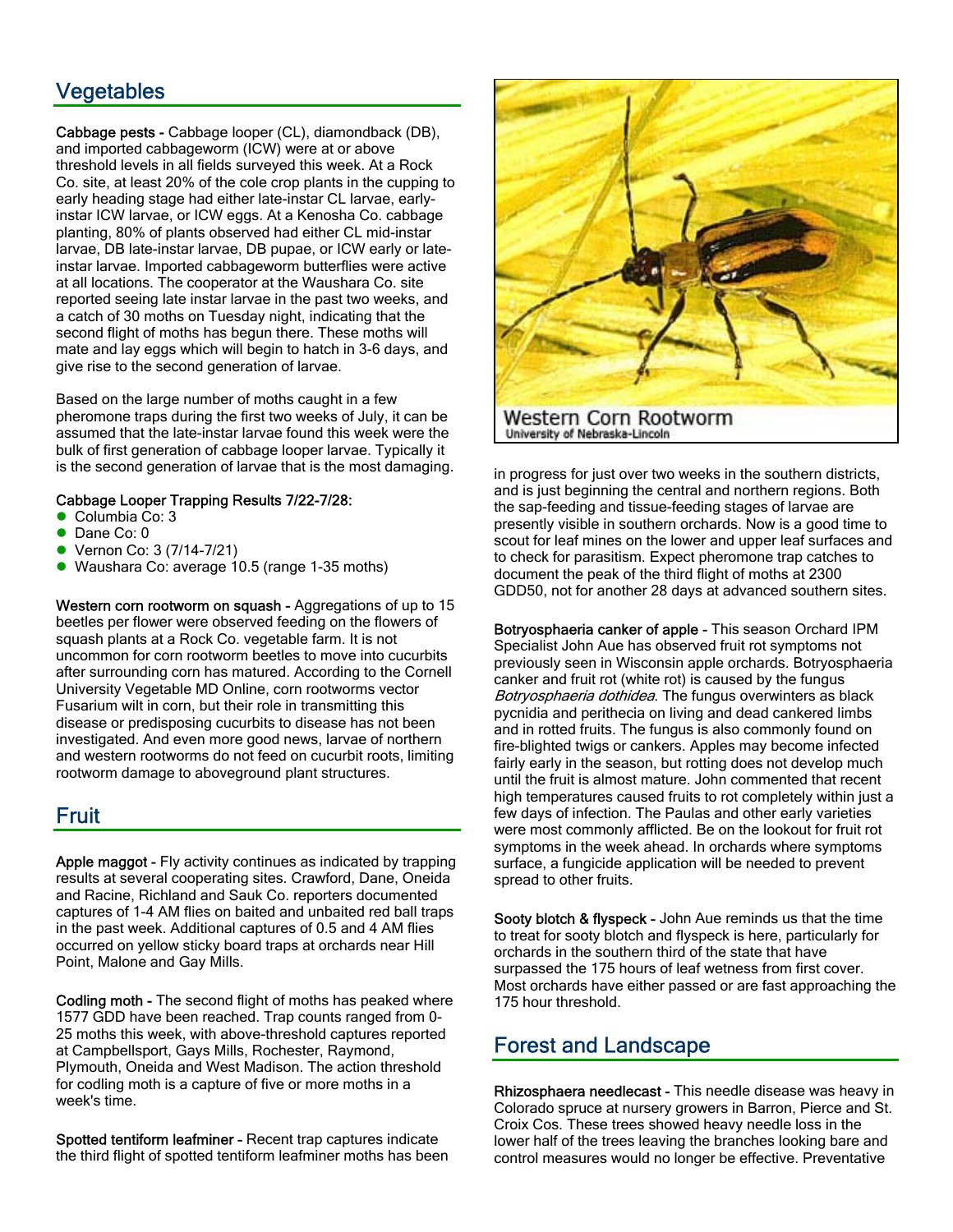measures would include planting Colorado spruce where good air circulation occurs, keep areas between rows of trees mowed, and control weeds under trees. When this fungus is present in trees, a spring fungicide treatment regime with Chlorathalonil is effective to control when used for two years in a row.

Red-headed flea beetle - This insect was found feeding on various dogwoods, weigela, and ninebark in Brown Co. Damage was widespread in moderate amounts.

Ash plant bug - Damage from this insect was found in light to moderate amounts on ash at Brown county nursery growers.

Lecanium scale - Ash trees at a grower in Brown Co. had localized, light amounts of this scale insect.

Bark beetles - These insects had heavily infested a white pine tree being held B&B at a nursery grower in Sawyer Co. These beetles are attracted to stressed pine, where the adults meet little resistance from the tree when piercing the thin bark and laying their eggs. Larvae tunneling under the bark caused numerous white sap runs on the trunk. Prevent stress in newly dug trees by keeping the root ball cool and moist, avoid hot soil temperatures and use a preventative insecticide treatment to keep the white pine bark beetle free. Try not to keep white pine in containers or B&B over the hot summer months.

Root collar weevil - This insect, in a few trees, was causing the death of Scotch pine in a nursery field in St. Croix Co. Look for trees turning off-color and eventually brown during the growing season. Dig around the base of the tree to check for sap runs and decay.

Chrysomyxa ledi - Rust spores were present in light amounts on Colorado spruce at nursery growers in Sawyer and Barron Cos. this week.

White pine weevil - Larvae were present in light amounts in Colorado spruce tips at nursery growers in Barron and Pierce Cos. Scout for dead or dying tops of Spruce or Pines. Cut out the dead section and slice the branch open to check for tan larvae, frass and excelsior cocoons. Easy control method is to cut off all dead tips back to clean growth and remove the dead tips, with larvae, from the field.

Spruce needleminer - Larval feeding had left heavy amounts of dead needles on Black Hills spruce at a nursery grower in Pierce Co. Look for loose, browned needles to be bundled with a small amount of silk that attaches them to the branch. With a magnifying lens these needles have a small hole at their base where the needleminer had entered the needle to feed. In heavy amounts, the trees have a noticeable browned color, even from a distance.

Thrips - These insects were heavy feeders on hollyhocks, and present in lighter density on 'Zestar' and 'Fireside' apple trees at a nursery grower in Pierce Co.

Bristly rose slug - Larvae were observed feeding in light amounts on the undersides of 'Carefree Wonder' shrub roses at a nursery grower in Pierce C.

White pine blister rust - This fungal pathogen was present and killing 8-10 inch white pine trees in moderate amounts at a nursery grower in Pierce County.

Bronze birch borer - Heavy amounts of damage were seen in 'Crimson Frost' and 'Royal Frost' birch trees at a nursery grower in St. Croix County. Once this borer is present, the trees should be removed and destroyed promptly. Stressed trees attract borers and these reddish-green leafed birch seem to be easily stressed. Preventative insecticide applications may help the trees resist attack. Systemic insecticides are on the market and will last in the tree's system for up to 11 months.

Mossy rose gall - This gall, caused by *Diplolepis rosae*, a cynipid gall wasp, are developing on rose in the parking lot terrace at the Department of Agriculture, trade and consumer protection (see photo below). The wasps lay eggs in oneyear-old rose twigs and the development of galls is stimulated by the presence of newly hatched larvae. Galls are spherical hairy masses about 1 1/2 inch in diameter. Initially, they are light green with pink and light green hairs, but the galls eventually turn brown. Galls encase the cynipid gall wasp larvae until adults emerge the following spring.



Wild indigo weevil - A seed predator weevil, Apion rostrum, was found doing considerable damage to Baptisia leucantha and B. leucophia at a nursery in Rock Co. This weevil overwinters as an adult in the soil and starts laying eggs as the seed pods of wild indigo begin to swell. The larvae eat only the seed in the developing pod causing the plant to abort the pods. Seed production can be severely affected by this insect. In one study, "Tanglefoot" applied to the stems of wild indigo reduced the amount of seed predation by trapping the adult beetles walking up the stems. Insecticides have also been shown to reduce damage when applied in the spring and early summer. Type in "Apion rostrum" in Google and you will see several articles on this insect.

**Hosta virus**  $X$  **- Recently tested by the Plant Industry Lab,** 'Sum of All' and 'Gold Standard' came out positive by ELISA testing. The plants were from a nursery dealer in Milwaukee Co. Original source of the bare root plants was the Netherlands. 'Sum of All' was asymptomatic when brought in.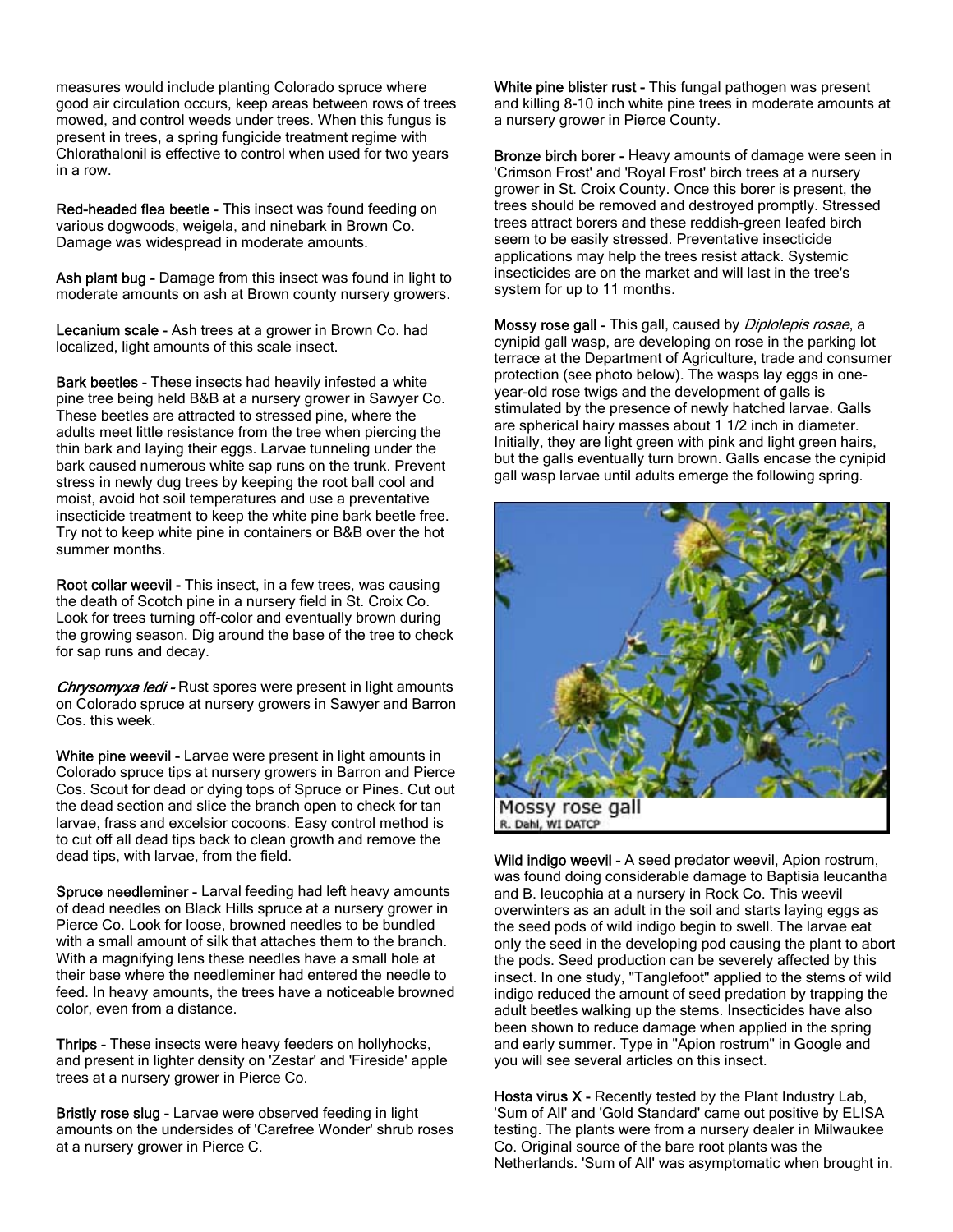Tobacco rattle virus - See the photo below for what a widespread infection looks like in Brunnera.



TRV symptoms on *Brunnera*<br>K. Jerabek, WI DATCP

Leafhoppers - Damage was moderate, mostly on maples, at nurseries in Brown and Jefferson Cos.

Fall webworm - Webs were becoming evident on various shade trees at nurseries in Dane, Dodge and Jefferson Cos.

## Gypsy Moth

Gypsy moth program - As of July 27, trappers have checked 7,294 (21%) of the total number of traps set (34,610). Trappers have caught 14,567 male gypsy moths. Counties with the highest count are: Adams - 2,464, Calumet - 1,117, Manitowoc - 1,438, Marathon - 1,022, Portage 2,769, and Waupaca - 1,845. Trap checks will continue for another 2-3 weeks.

Moth flight is just starting in northern Wisconsin counties. The highest reported moth catches have occurred in the central counties, including Adams, Marathon and Portage. There have few or no catches so far in many western counties along the Mississippi River. If you have any questions about the Gypsy Moth Program, please call our hotline at 1-800- 642-MOTH or visit our website at:

http://www.datcp.state.wi.us/arm/environment/insects/gypsymoth/index.jsp



| Male gypsy moth |
|-----------------|
| www.ecy.wa.gov  |

| 7/27/2005              | # of Traps | # of Traps | Positive     | Total #             |
|------------------------|------------|------------|--------------|---------------------|
| COUNTY                 | Set        | Checked    | <b>Traps</b> | of Moths            |
| Adams<br>Ashland       | 157<br>892 | 157<br>160 | 105<br>о     | 2464<br>o           |
| Barron                 | 922        | 146        | ο            | ol                  |
| Bayfield               | 2127       | 150        | 1            | $\mathbf{1}$        |
| Brown                  | 78         | 30         | 27           | 169                 |
| Buffalo                | 652        | 245        | о            | o                   |
| Burnett                | 869        | 110        | ο            | o                   |
| Calumet                | 30         | 30         | 28           | 1117                |
| Chippewa               | 1010       | 52         | о            | о                   |
| Clark                  | 1497       | 734        | 2            | 44                  |
| Columbia               | 202        | о<br>217   | о            | o<br>$\overline{0}$ |
| Crawford<br>Dane       | 678<br>325 | 168        | о<br>48      | 286                 |
| Dodge                  | 99         | 20         | 13           | 107                 |
| Door                   | 47         | o          | о            | 이                   |
| Douglas                | 1229       | 99         | о            | ol                  |
| Dunn                   | 950        | 93         | о            | 이                   |
| Eau Claire             | 1226       | 151        | 2            | $\overline{2}$      |
| Florence               | 62         | о          | о            | 이                   |
| Fond Du Lac            | 82         | 12         | 10           | 39                  |
| Forest                 | 112        | о          | о            | 이                   |
| Grant                  | 1229       | 230        | о            | ol                  |
| Green                  | 591<br>43  | 48<br>o    | о<br>о       | o<br>이              |
| Green Lake<br>lowa     | 921        | 276        | 23           | 76                  |
| Iron                   | 661        | 27         | о            | o                   |
| Jackson                | 1412       | 791        | 7            | 7                   |
| Jefferson              | 64         | о          | о            | o                   |
| Juneau                 | 215        | o          | 0            | ol                  |
| Kenosha                | 31         | 31         | 10           | 39                  |
| Kewaunee               | 35         | o          | о            | o                   |
| LaCrosse               | 529        | 143        | о            | o                   |
| Lafayette              | 662        | 116        | о            | ٥l                  |
| Langlade               | 95<br>214  | 0<br>o     | о<br>о       | o<br>o              |
| Lincoln<br>Manitowoc   | 68         | 321        | 29           | 1438                |
| Marathon               | 395        | 54         | න            | 1022                |
| Marinette              | 164        | о          | о            | o                   |
| Marquette              | 60         | 47         | 36           | 337                 |
| Menominee              | 40         | o          | о            | 이                   |
| Milwaukee              | 49         | 49         | 28           | 102                 |
| Monroe                 | 1140       | 649        | 27           | 57                  |
| Oconto                 | 112        | 15         | 15           | 845                 |
| Oneida                 | 301        | о          | о            | o                   |
| Outagamie<br>Ozaukee   | 72<br>28   | 0<br>28    | о<br>4       | o<br>10             |
| Pepin                  | 243        | 47         | о            | 이                   |
| Pierce                 | 585        | 미          | о            | 이                   |
| Polk                   | 935        | 208        | о            | o                   |
| Portage                | 98         | 98         | 83           | 2769                |
| Price                  | 1227       | 94         | 0            | o                   |
| Racine                 | 39         | 39         | 15           | 43                  |
| Richland               | 624        | 33         | 1            | 5                   |
| Rock                   | 234        | 176        | 19           | 60                  |
| Rusk                   | 880        | 174        | 1            | 1<br>o              |
| St.Croix<br>Sauk       | 729<br>753 | 0<br>193   | о<br>41      | 141                 |
| Sawyer                 | 1142       | o          | о            | o                   |
| Shawano                | 100        | o          | о            | o                   |
| Sheboygan              | 61         | 61         | 30           | 93                  |
| Taylor                 | 1150       | 245        | 2            | $\overline{2}$      |
| Trempealeau            | 713        | 243        | 1            | $\mathbf{1}$        |
| Vernon                 | 1024       | 149        | о            | 이                   |
| Vilas                  | 254        | o          | о            | o                   |
| Walworth               | 64         | ol         | о            | o                   |
| Washbum                | 853        | 107        | о            | O<br>240            |
| Washington<br>Waukesha | 48<br>64   | 48<br>o    | 39<br>о      | o                   |
| Waupaca                | 84         | 45         | 45           | 1845                |
| Waushara               | 721        | 64         | 38           | 489                 |
| Winnebago              | 51         | 51         | 28           | 385                 |
| Vvood                  | 206        | 109        | 39           | 331                 |
| <b>TOTALS</b>          | 34610      | 7294       | 827          | 14567               |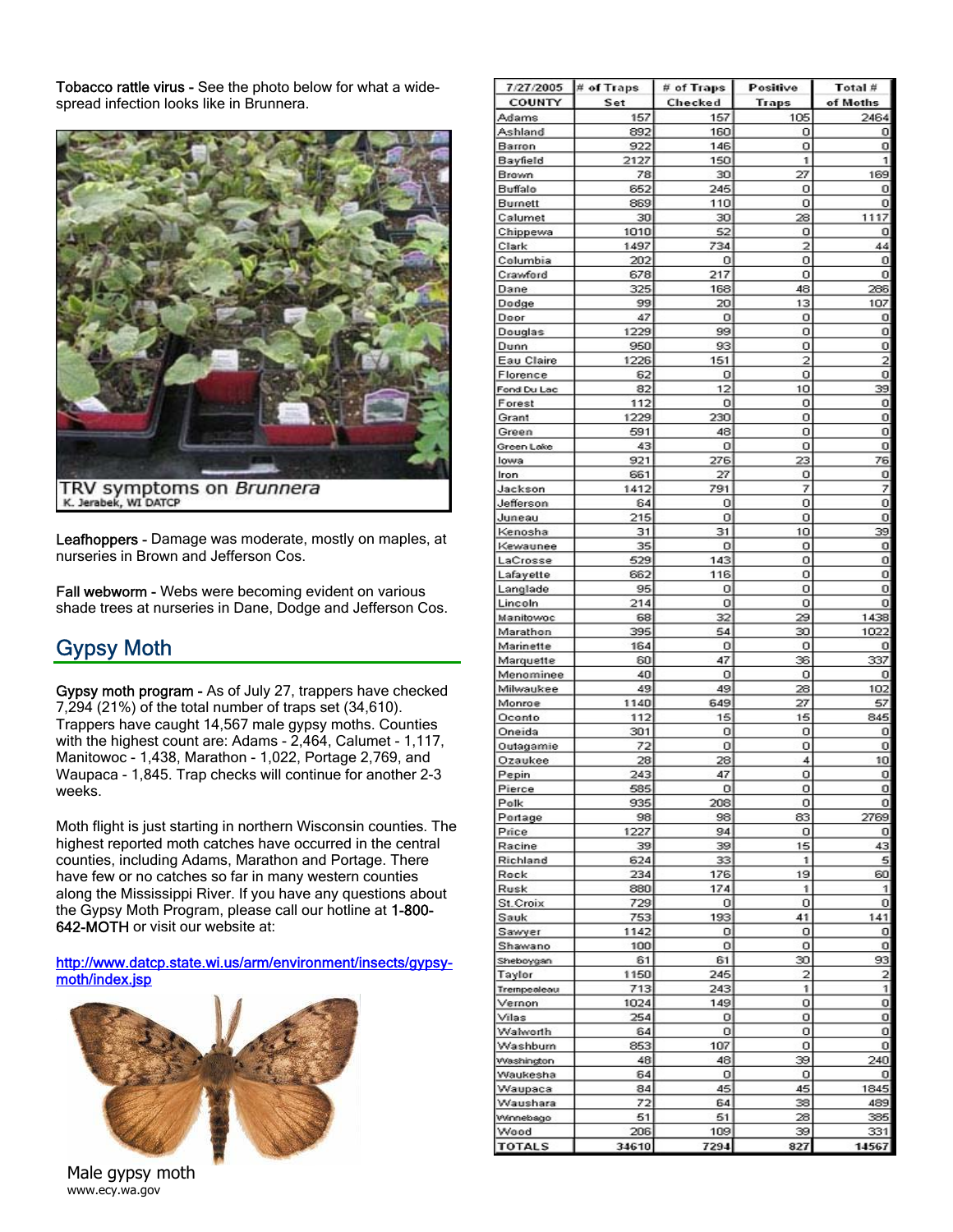## Black Light Trapping Results

| <b>Trap Site</b>      | <b>Date</b>   | <b>ECB</b>              | TA           | FA | <b>BCW</b>              | <b>DCW</b>     | <b>SCW</b>  | <b>VCW</b> | <b>WBCW</b> | CabL                    | <b>CelL</b>             | <b>CEW</b>  |
|-----------------------|---------------|-------------------------|--------------|----|-------------------------|----------------|-------------|------------|-------------|-------------------------|-------------------------|-------------|
| <b>Southwest</b>      |               |                         |              |    |                         |                |             |            |             |                         |                         |             |
| Lancaster             | $7/21 - 7/27$ | 4                       | 5            |    | 2                       |                |             |            | 4           |                         |                         |             |
| <b>South Central</b>  |               |                         |              |    |                         |                |             |            |             |                         |                         |             |
| <b>West Arlington</b> | $7/21 - 7/28$ | 54                      | 9            |    | $\overline{\mathbf{2}}$ | 3              | 1           |            | 15          |                         | $\overline{\mathbf{z}}$ | 1           |
| <b>Mazomanie</b>      | $7/21 - 7/28$ | 27                      | 8            | 0  | 3                       | $\overline{2}$ | 0           | 0          | 4           | $\overline{\mathbf{2}}$ | 3                       | 1           |
| <b>West Madison</b>   | $7/21 - 7/27$ | 39                      | 5            |    | 3                       |                |             |            | 17          |                         | 4                       |             |
| <b>Stoughton</b>      | $7/21 - 7/28$ | 3                       | 1            |    |                         |                |             |            |             |                         |                         | 1           |
| <b>Southeast</b>      |               |                         |              |    |                         |                |             |            |             |                         |                         |             |
| <b>Janesville</b>     | $7/22 - 7/28$ | 42                      | 106          |    | 31                      |                | 0           |            | 2           |                         | 13                      |             |
| <b>West Central</b>   |               |                         |              |    |                         |                |             |            |             |                         |                         |             |
| <b>Chippewa Falls</b> | $7/22 - 7/28$ | 6                       |              |    |                         |                |             |            |             |                         |                         |             |
| <b>East Central</b>   |               |                         |              |    |                         |                |             |            |             |                         |                         |             |
| <b>Manitowoc</b>      | $7/22 - 7/29$ | $\overline{\mathbf{2}}$ | 5            | 11 | $\mathbf 0$             | 21             | 0           |            |             |                         | 5                       | $\mathbf 0$ |
| <b>Central</b>        |               |                         |              |    |                         |                |             |            |             |                         |                         |             |
| <b>Hancock</b>        | $7/21 - 7/28$ |                         |              |    | 1                       |                |             | 1          |             | $\overline{\mathbf{2}}$ |                         |             |
| <b>Wausau</b>         | $7/22 - 7/29$ | 6                       | 1            | 4  | 1                       | 22             | 3           |            | 17          |                         | 1                       |             |
| <b>Marshfield</b>     | $7/20 - 7/28$ | 0                       | $\mathbf{1}$ | 1  | 3                       | 3              | $\mathbf 0$ | 5          | 1           | $\mathbf 0$             | $\overline{2}$          | 0           |
| <b>Plover</b>         | $7/21 - 7/28$ | 329                     |              |    |                         |                |             |            |             |                         |                         |             |
| <b>Plainfield</b>     | $7/21 - 7/28$ | 10                      |              |    |                         |                |             |            |             |                         |                         |             |

**ECB- European corn borer, TA- true armyworm, FA- fall armyworm, BCW- black cutworm, DCW- dingy cutworm, SCW- spotted cutworm, VCW- variegated cutworm, WBCW- Western bean cutworm, CabL- cabbage looper, CEW- corn earworm** 

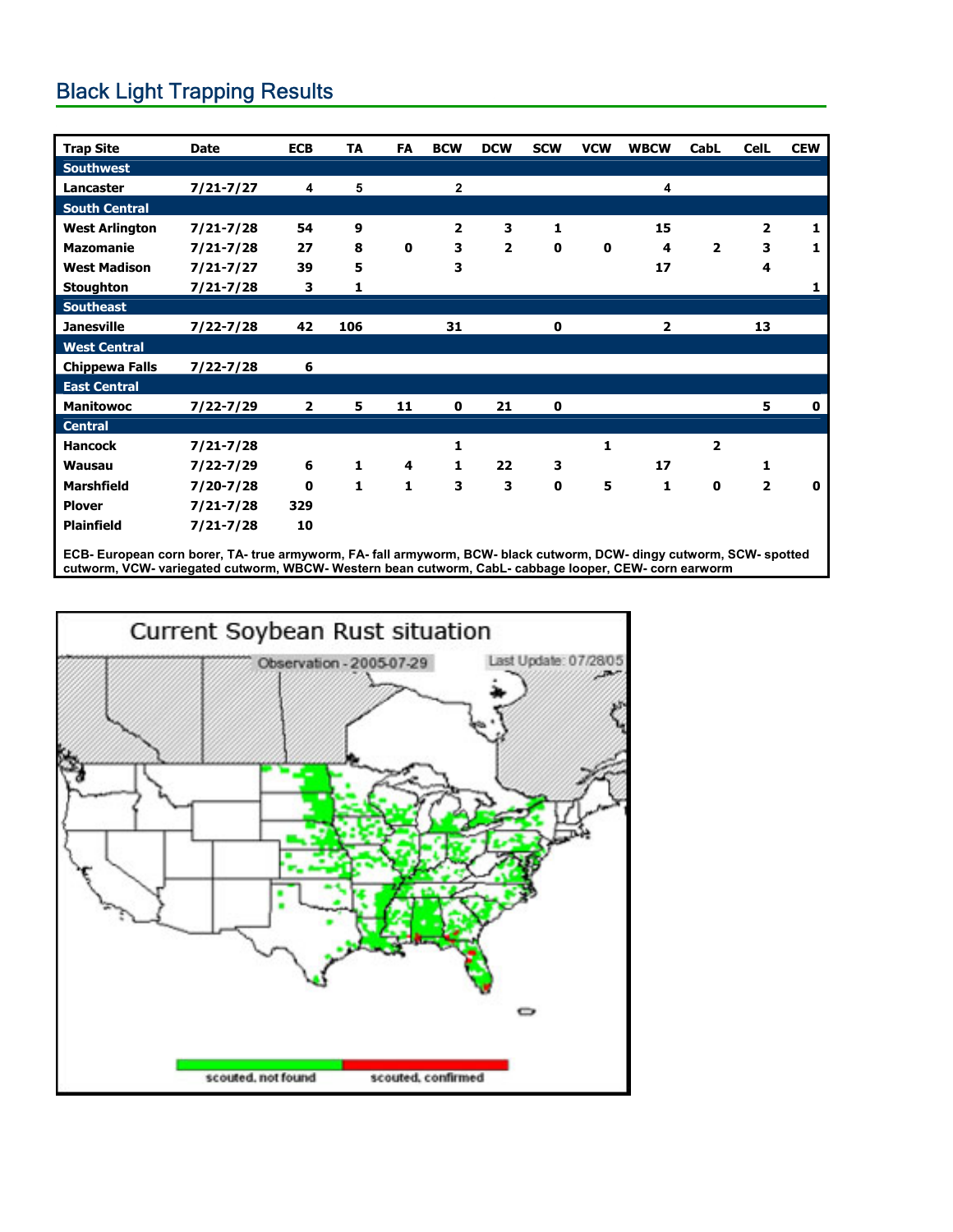## Apple Insect Trapping Results

|                          | Date          | <b>STLM</b>             | <b>RBLR</b>              | <b>CM</b>      | <b>OBLR</b>  | AM red ball           | <b>AM yellow</b> |
|--------------------------|---------------|-------------------------|--------------------------|----------------|--------------|-----------------------|------------------|
| <b>Crawford Co.</b>      |               |                         |                          |                |              |                       |                  |
| <b>Gays Mills 1</b>      | $7/17 - 7/24$ | 101                     | $\overline{\phantom{a}}$ | 6              |              |                       | 4                |
| <b>Gays Mills E2</b>     | $7/21 - 7/28$ | 280                     | 10                       | 25             | $\mathbf{2}$ | 1 (un) 4 (baited)     |                  |
| <b>Richland Co.</b>      |               |                         |                          |                |              |                       |                  |
| <b>Hill Point</b>        | $7/13 - 7/27$ | 72                      | 3                        | 0              | 0            | 0                     | 0.5              |
| <b>Richland Center E</b> | $7/21 - 7/28$ | 595                     | 8                        | 4              | 4            | $0$ (un) $2$ (baited) | 0                |
| <b>Richland Center W</b> | $7/21 - 7/28$ | 52                      | $\overline{\phantom{a}}$ | 0              | 0            | 0                     | 0                |
| <b>Sauk Co.</b>          |               |                         |                          |                |              |                       |                  |
| <b>Baraboo</b>           | $7/21 - 7/28$ | 260                     | 15                       | 1              | $\mathbf 0$  | 1 (unbaited)          | $\mathbf 0$      |
| <b>Iowa Co.</b>          |               |                         |                          |                |              |                       |                  |
| <b>Dodgeville</b>        | $7/21 - 7/28$ | 130                     | $\mathbf{1}$             | $\overline{2}$ | 15           | 3                     | 0                |
| <b>Dane Co.</b>          |               |                         |                          |                |              |                       |                  |
| <b>Deerfield</b>         | $7/20 - 7/27$ | 265                     | 0                        | 0              | 0            | 1 (unbaited)          | 0                |
| <b>West Madison</b>      | 7/22-7/28     | 15                      | $\overline{\phantom{a}}$ | 9              | 4            | 0                     | $\mathbf 0$      |
| Green Co.                |               |                         |                          |                |              |                       |                  |
| <b>Brodhead</b>          | $7/21 - 7/28$ | 11                      | $\mathbf{1}$             | $\mathbf 0$    | 0            | 0                     | $\bf{0}$         |
| Dodge Co.                |               |                         |                          |                |              |                       |                  |
| <b>Brownsville</b>       | $7/22 - 7/28$ | $\overline{\mathbf{z}}$ | 9                        | 4              | 1            | 0                     | $\mathbf 0$      |
| Racine Co.               |               |                         |                          |                |              |                       |                  |
| Raymond                  | $7/21 - 7/28$ | 157                     | 27                       | 6              | 8            | 0                     | 0                |
| <b>Rochester</b>         | $7/21 - 7/28$ | 50                      | 12                       | 9.1            | 0            | **1.3 (unbaited)      | 0                |
| Kenosha Co.              |               |                         |                          |                |              |                       |                  |
| <b>Burlington</b>        | $7/16 - 7/22$ | 100                     | 0                        | $\mathbf{2}$   | $\mathbf 0$  | $\mathbf 0$           | $\mathbf 0$      |
| Waukesha Co.             |               |                         |                          |                |              |                       |                  |
| <b>New Berlin</b>        | $7/21 - 7/28$ | 153                     | 3                        | 3              | 0            | 0                     | $\mathbf 0$      |
| Pierce Co.               |               |                         |                          |                |              |                       |                  |
| <b>Spring Valley</b>     | $7/22 - 7/29$ | 156                     | 18                       | 0.5            | 0            | 0                     | 1                |
| <b>Marquette Co.</b>     |               |                         |                          |                |              |                       |                  |
| <b>Montello</b>          | $7/18 - 7/27$ | 22                      | 0                        | 3              | 0            | 0                     | 0                |
| <b>Brown Co.</b>         |               |                         |                          |                |              |                       |                  |
| Oneida                   | $7/18 - 7/25$ | 200                     | 21                       | 6              | 0            | *1 (unbaited)         | 0                |
| <b>Sheboygan Co.</b>     |               |                         |                          |                |              |                       |                  |
| Plymouth                 | 7/22-7/29     | 124                     | 65                       | 19             | 6            | $\mathbf 0$           | $\bf{0}$         |
| Fond du Lac Co.          |               |                         |                          |                |              |                       |                  |
| Campbellsport            | $7/21 - 7/27$ | 150                     | $\overline{\phantom{a}}$ | 9              | 0            | 0                     | $\mathbf 0$      |
| <b>Malone</b>            | $7/21 - 7/28$ | 50                      | 10                       | 2              | 0            | 0                     | 1                |
| <b>Marinette Co.</b>     |               |                         |                          |                |              |                       |                  |
| Wausaukee                | $7/22 - 7/28$ | $\mathbf 0$             | 0                        | $\mathbf 0$    | $\mathbf 0$  | 0                     | $\mathbf 0$      |

**\*\*17 flies in 13 traps. Eight of the 17 AM flies were in a wild tree trap with 7 caught on July 27-28.**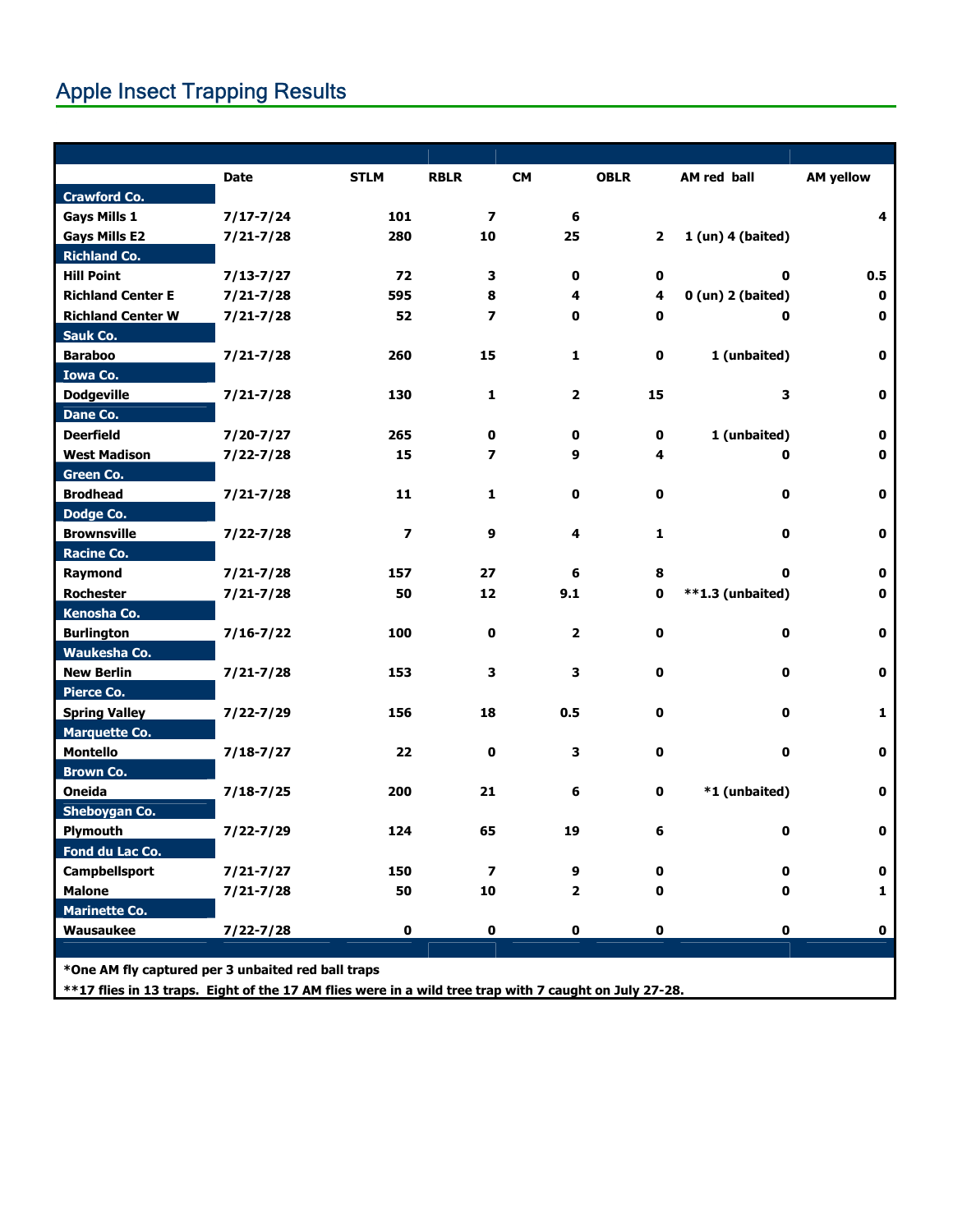## UW Plant Disease Diagnostics Clinic

| <b>CROP</b>                         | <b>DISEASE/DISORDER</b>                                                        | <b>PATHOGEN</b>                             | COUNTY                               |
|-------------------------------------|--------------------------------------------------------------------------------|---------------------------------------------|--------------------------------------|
| FIELD                               |                                                                                |                                             |                                      |
| Soybean                             | Bacterial Tan Spot                                                             | Curtobacterium<br>flaccumfaciens pv.        | La Crosse                            |
|                                     |                                                                                | flaccumfaciens                              |                                      |
|                                     | Phyllosticta Leaf Spot                                                         | Phyllosticta sp.                            | Sauk                                 |
|                                     | Root Rot                                                                       | Pythium sp., Pusarium<br>oxysporum          | Sauk                                 |
|                                     | Stem Canker                                                                    | Phomopsis sp.                               | Sauk                                 |
|                                     | Chemical Burn                                                                  | Chemical Injury                             | Brown                                |
|                                     | Sunburn                                                                        | Physiological                               | Adams                                |
| <b>VEGETABLE</b>                    |                                                                                |                                             |                                      |
| Beets                               | Root Rot                                                                       | Pythium sp., Pusarium sp.                   | Brown                                |
|                                     | Herbicide Injury                                                               | Chemical                                    | Brown                                |
| Ginseng                             | Mystery Seedling Disease                                                       | Cylindrocarpon destructans                  | Unknown                              |
|                                     | Phythophthora root rot                                                         | Phytophthora cactorum                       | Unknown                              |
| Pumplans                            | Fusanium Wilt                                                                  | Pusarium oxysporum                          | Brown                                |
|                                     | Water Stress                                                                   | Physiological                               | Brown                                |
|                                     |                                                                                |                                             |                                      |
| Snap Beans                          | Root Rot                                                                       | Pythium sp., Rhizoctonia<br>solani          | Vernon                               |
| Tomato                              | Blossom End Rot                                                                | Physiological                               | Dane                                 |
|                                     | Herbicide Injury                                                               | Chemical                                    | Clark, Columbia                      |
| FRUIT                               |                                                                                |                                             |                                      |
| Apple                               | Cedar-Apple Rust                                                               | Gymnosporangium sp.                         | Richland                             |
| <b>EVERGREEN</b>                    |                                                                                |                                             |                                      |
| Austrian Pine                       | Sphaeropsis Tip Blight                                                         | Sphaeropsis sapinea                         | Dane                                 |
| Colorado Blue Spruce                | Rhizosphaera Needle Cast <i>Rhizosphaera kalkhoffii</i>                        |                                             | Dane                                 |
| Juniper                             | Kabatina Tip Blight                                                            | Kabatina juniper                            | Green                                |
|                                     | Phomopsis Tip Blight                                                           | Phomopsis sp.                               | Dane                                 |
|                                     | Root Rot                                                                       | Pythium sp., Phytophthora<br>sp.            | Dane                                 |
| <b>HERBACEOUS</b><br>ORNAMENTAL     |                                                                                |                                             |                                      |
| Daylily                             | Leaf Streak                                                                    | Aureobasidium<br>microstictum               | Racine                               |
| Marigold                            | Herbicide Injury                                                               | Chemical                                    | Portage                              |
| Mun                                 | Chlorosis                                                                      | Physiological                               | Jefferson                            |
| Petunia                             | Powdery Mildew                                                                 | Oidium sp.                                  | Clark                                |
| Verbena                             | Root Rot                                                                       | Pythium sp.                                 | Jefferson                            |
| WOODY                               |                                                                                |                                             |                                      |
| ORNAMENTAL                          |                                                                                |                                             |                                      |
| Ash                                 | Sphaeropsis Canker                                                             | Sphaeropsis sp.                             | La Crosse                            |
|                                     |                                                                                |                                             |                                      |
| Elm                                 | Dutch Elm Disease                                                              | Ophiostoma ulmi                             | Clark, Dane, La Crosse,<br>Milwaukee |
| Hickory                             | Sphaeropsis Canker                                                             | Sphaeropsis sp.                             | Dane                                 |
| Maple (Including Sugar) Anthracnose |                                                                                | Gloeosporium sp.                            | La Crosse, Dane                      |
| Oak (Including Pin, Red,            | Anthracnose                                                                    |                                             | Dane, La Crosse                      |
| White)                              | Oak Wilt                                                                       | Gloeosporium sp.<br>Ceratocystis fagacearum | Dane, Portage, Rock                  |
|                                     | Tubakia Leaf Spot                                                              | Tubakia sp.                                 | Jackson                              |
|                                     | Herbicide Injury                                                               | Chemical                                    | Dane                                 |
| Redbud                              | "Virus-Like Diseases"                                                          | Uncharacterized                             | Dane                                 |
| Serviceberry                        | Powdery Mildew                                                                 | Podosphaera sp.                             | Sheboygan                            |
|                                     | Cytospora Canker                                                               | Cyfospora sp.                               | Dane                                 |
|                                     | Sphaeropsis Canker                                                             | Sphaeropsis sp.                             | Sheboygan                            |
|                                     | Root Rot                                                                       | Pythium sp., Pusarium sp.                   | Dane                                 |
| Sumac                               | Phomopsis Canker                                                               | Phomopsis sp.                               | Ozaukee                              |
|                                     | For additional information on plant diseases and their control, visit the PDDC |                                             | Diagnoses since 7/20/2005            |
|                                     | website at: www.plantpath.wisc.edu/pddc.                                       |                                             |                                      |